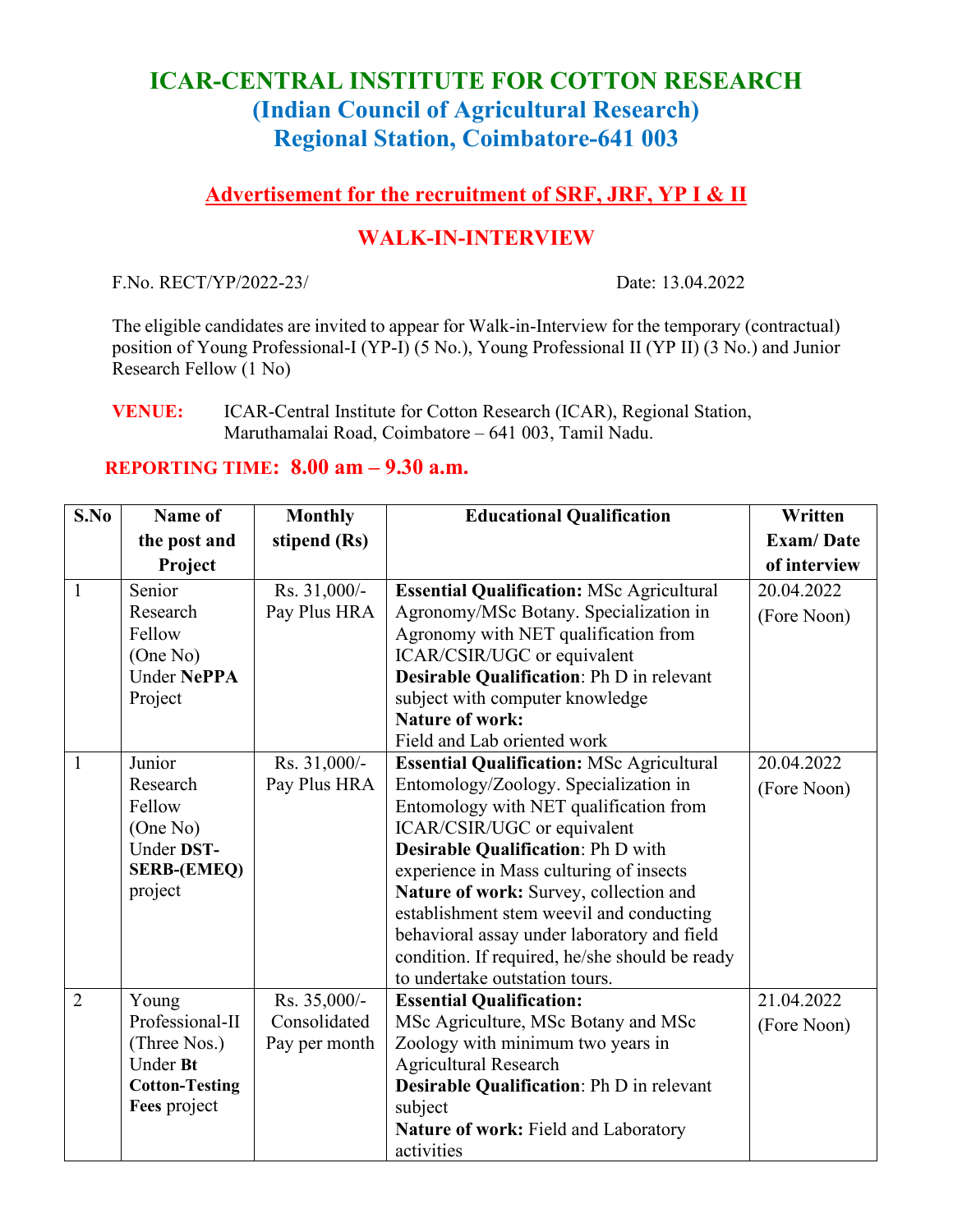| Young                 | Rs. $25,000/-$ | <b>Essential Qualification:</b>                 | 22.04.2022  |
|-----------------------|----------------|-------------------------------------------------|-------------|
| Professional-I        | Consolidated   | BSc Agriculture, BSc Botany and Btech           | (Fore Noon) |
| (Five Nos.)           | Pay per month  | Biotechnology with minimum two years in         |             |
| Under Bt              |                | <b>Agricultural Research</b>                    |             |
| <b>Cotton-Testing</b> |                | <b>Desirable Qualification: MSc in relevant</b> |             |
| Fees project          |                | subject and Computer knowledge                  |             |
|                       |                | Nature of work: Field and Laboratory            |             |
|                       |                | activities                                      |             |

#### **Instructions:**

- 1. All the above engagement is purely temporary / contractual basis & carries no other allowances.
- 2. The Walk-in-interview will be held as scheduled above at this Institute.
- **3. These temporary contractual appointments are till 31.03.2023 and likely to be extended in case of extension of the project. The SRF/JRF/Young Professional engaged will have no right to claim any employment or engagement in CICR/ICAR.**
- 4. Candidates without B.Sc/ M.Sc degree certificates or provisional certificate from the concerned University will not be eligible for Walk in Interview.
- 5. There will be a one hour written test on the date of Walk-in-Interview and those qualify in the written test will be called for personal Interview
- 6. Only those candidates who fulfill the essential qualification and other eligibility criteria will be allowed to appear for the written test/personal interview.
- 7. The candidates are requested to download the application form from the Institute website [www.cicr.org.in](http://www.cicr.org.in/) and **should submit the completed application in all forms between 8.00 am and 9.30 am on the interview day. Incomplete application and application submitted after 9.30 am will not be considered for the written test/interview. All the applicants should bring the original certificates for verification in support of Age, Qualifications, Experience, Caste, Employment Exchange Registration Card and one set of Photocopy of the relevant documents.**
- 8. No TA/DA will be paid for attending the Walk-in-Interview.
- 9. Leave entitlement will be as per rules
- 10. The Director, CICR, Nagpur reserves the right to fill up or not to fill any vacancy notified in this advertisement.

**SRF, JRF, YP I, & II** –The minimum age will be 21 and maximum 45 years with relaxation as per rules as on the date of interview, relaxation in the case of SC/ST/OBC & other exempted categories of candidates as per rules will be entertained.

> $/sd/$ Project Coordinator (Cotton Improvement) & Head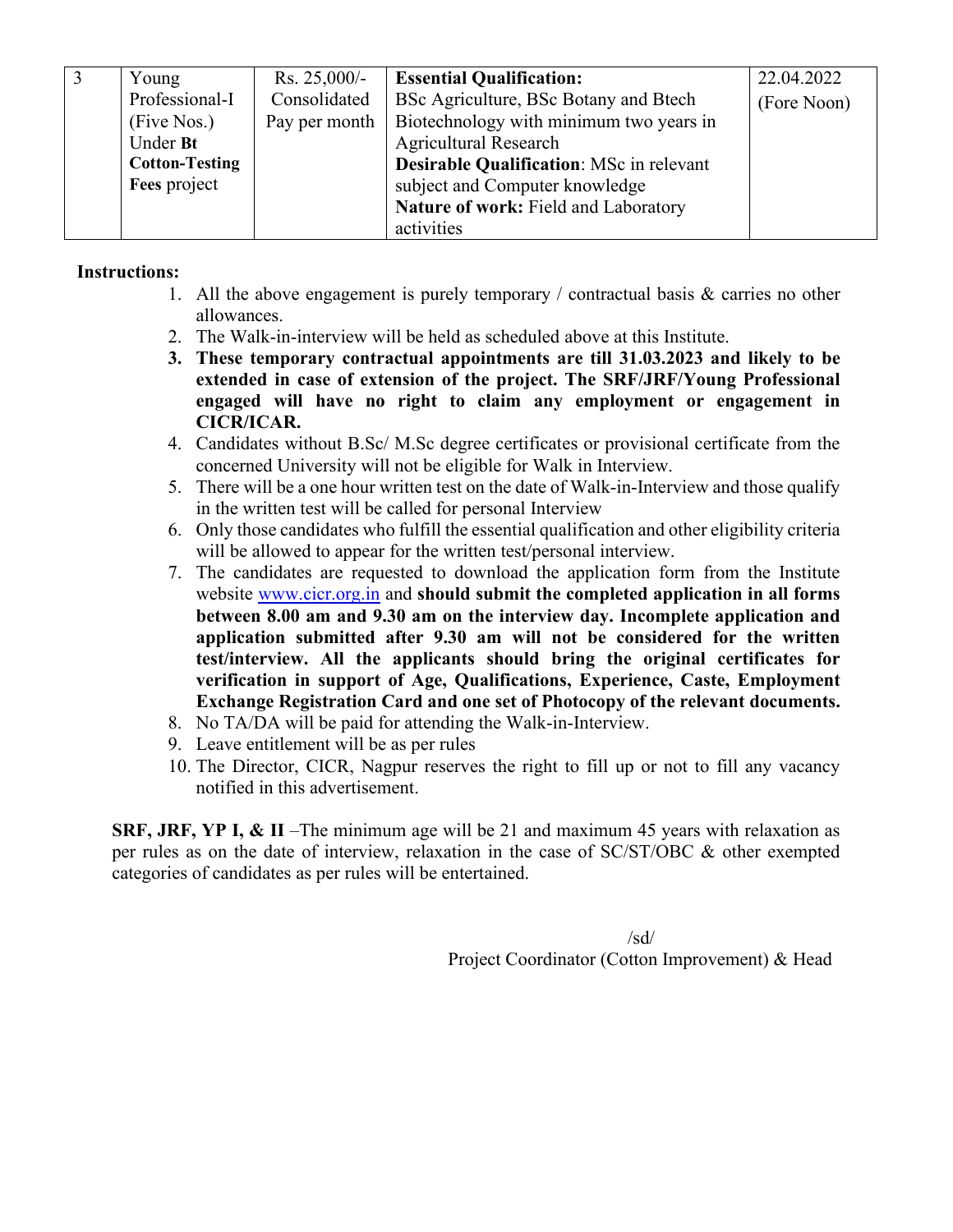# **Application Form**

## **ICAR – CENTRAL INSTITUTE FOR COTTON RESEARCH** Regional Station, Coimbatore

Affix Passport size Photo

Application for the post of \_\_\_\_\_\_\_\_\_\_\_\_\_\_\_\_\_\_\_\_\_\_\_\_\_\_\_\_\_\_\_\_

| Name of the Project and<br><b>Date of Walk-in-Interview</b>  | $\bullet$<br>$\cdot$ |                     |
|--------------------------------------------------------------|----------------------|---------------------|
| <b>Name</b>                                                  | ٠<br>٠               |                     |
| <b>Father's/Spouse Name</b>                                  | ٠                    |                     |
|                                                              | ٠                    |                     |
| <b>Marital Status</b>                                        | $\bullet$<br>٠       |                     |
| Date of Birth                                                | ٠<br>٠               |                     |
| Age as on the date of interview                              | $\vdots$             | (Years-months-days) |
| <b>Postal Address with</b><br>mobile number and<br>email id. |                      |                     |

## **Education/Technical qualification**

| S.No. | Name of | Institution/Board | Year of | $%$ of                 | Remarks |
|-------|---------|-------------------|---------|------------------------|---------|
|       | Exam    |                   | passing | $\operatorname{marks}$ |         |
|       |         |                   |         |                        |         |
|       |         |                   |         |                        |         |
|       |         |                   |         |                        |         |
|       |         |                   |         |                        |         |
|       |         |                   |         |                        |         |
|       |         |                   |         |                        |         |
|       |         |                   |         |                        |         |
|       |         |                   |         |                        |         |
|       |         |                   |         |                        |         |
|       |         |                   |         |                        |         |
|       |         |                   |         |                        |         |
|       |         |                   |         |                        |         |
|       |         |                   |         |                        |         |
|       |         |                   |         |                        |         |
|       |         |                   |         |                        |         |
|       |         |                   |         |                        |         |
|       |         |                   |         |                        |         |
|       |         |                   |         |                        |         |